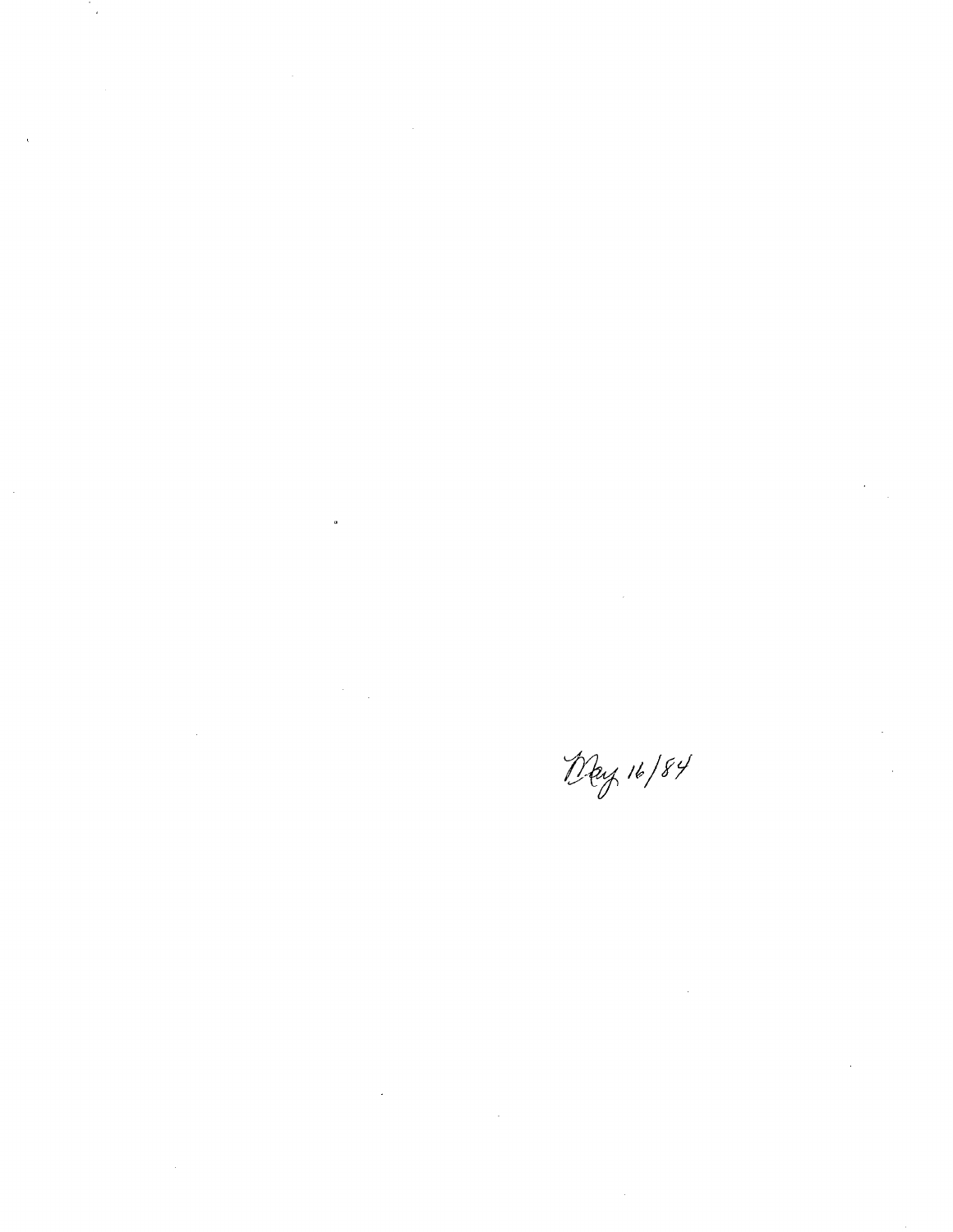The Minutes of the 78th Meeting of the Executive Committee of Science Faculty Council held on Wednesday, May 16, 1984 at 3:30 p.m. in Room 250 Allen Building.

Members Present: C. C. Bigelow, (Chair); P. K. Isaac, J. W. Berry, R. Lyric, D. McKinnon, N. Hunter, Karen Graham; S. Catt, (Secretary; H. Rowe, S. Johannson

Regrets: G. I. Paul, K. Stewart, A. N. Arnason

The Chairman asked that agenda item (3) not be considered at this meeting because Dr. Arnason, who has some strong objections to the proposal, was unable to be present due to a personal emergency. The Committee agreed. Dr. Arnason will be asked to prepare a memo outlining his (and the Computer Science Department's) thoughts on the proposal.

 $1.$ The Minutes of the 77th meeting were approved on a motion by Hunter (Lyric).

 $2.$ Selection of Science Gold Medallists

#### Honours Program

Moved by Isaac (Berry) that the gold medal be awarded.to:

#5311430 Friederike Irmgard SCHNEIDER

Unanimous

#### Major Program

One of the candidates had completed year III on a Letter of Permission at the University of British Columbia, and his GPA was therefore calculated on Years II and IV instead of years III and IV.

It was moved Isaac (Berry) that the last 60 credit hours must be taken at the University of Manitoba in order for a student to be eligible for a gold medal.

## **CARRIED**

This student was therefore excluded from consideration.

Moved McKinnon (Graham) that the gold medal be awarded to:

#5303312 Freda Elaine TARR

Unanimous

# General Program

Moved Hunter (Isaac) that the gold medal be awarded to: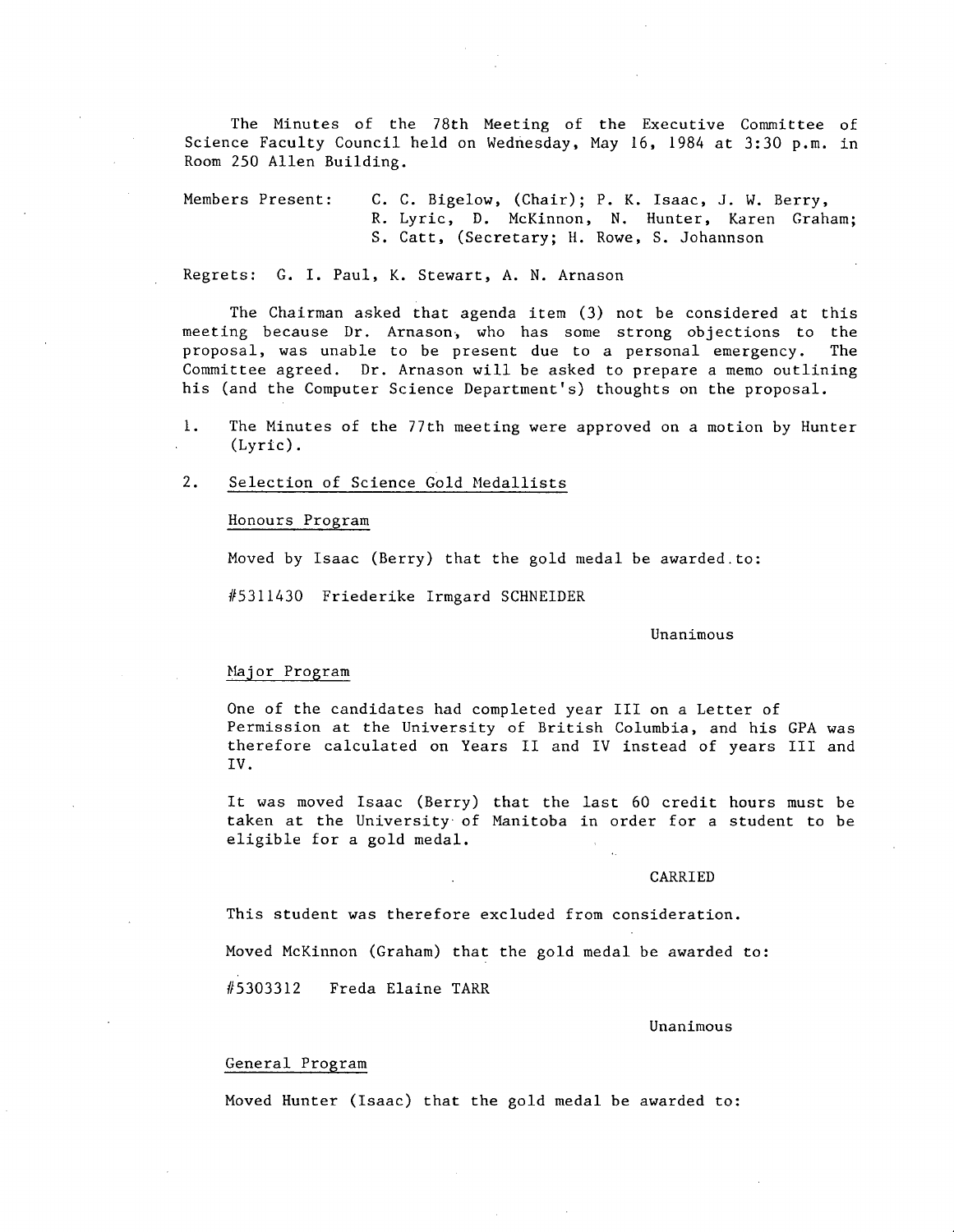#5409189 Herman DA SILVA

Unanimous

### Honours B.C.Sc.

Moved McKinnon (Graham) that the gold medal be awarded to:

#5317469 Brian Ronald SMITH

Unanimous

## 3. Other Business

 $\bar{A}$ 

## Science Admissions Committee Report

The recommendations of the report are to the Executive, which recommends to the Dean, who recommends to the President.

Dean Berry spoke to the report, which projects admissions for 1984-85. The projections are based on an 85% yield. The number of Manitoba Visa students is small enough that we could admit on the same basis as non-Visa Manitoba students. The first selection would be Visa students from Manitoba followed by Visa students from elsewhere.

In reply to a question Dean Berry said the 85% yield is a guess based on experience, and might be high. If, however, the actual yield is 90%, it would not be unmanageable. Cost implications depend on courses students elect.

Dr. Berry (Hunter) moved that the report be endorsed.

Unanimous

The meeting adjourned at 4:05 p.m.